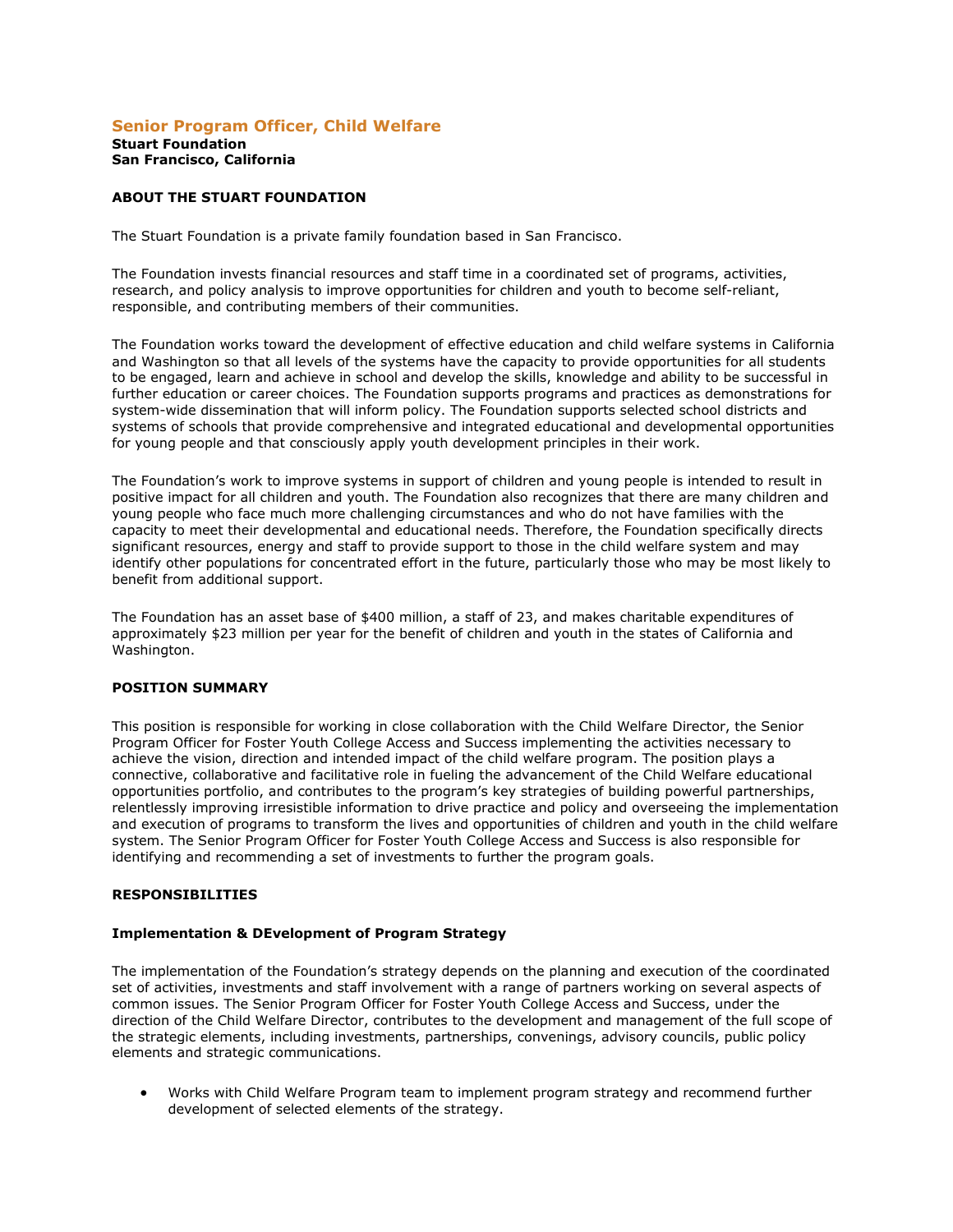- Contributes to the development of annual plans for the program that clearly outline goals, strategy, activities, and resource requirements.
- Articulates expected outcomes and identifies indicators of success for long term goals and interim indicators of progress.
- Identifies the need for consultants within the program area; plans scopes of work for contracts; develops terms of contracts; and monitors progress on contracts.

# **CONVENINGS, FIELD BUILDING & COLLABORATIONS**

- Develops and maintains relationships with key decision makers and child welfare stakeholders at the local, regional, statewide, and national level to keep abreast of opportunities for Foundation investments to inform improved policies and practices.
- Identifies specific opportunities to provide relevant and useable information for the development of public policies that will have significant impact on Foundation objectives.
- Identifies and plans convenings to further program objectives, including convenings of stakeholders for the purpose of collective problem solving issues the Foundation has selected for focus.
- In partnership with the Child Welfare Director and Associate Director, designs, develops, and provides oversight to the formation of new formal collaborations and partnerships as part of the annual planning process or when new opportunities arise; documents goals and intended outcomes of new partnerships in writing for the President and Board.
- Shares information and makes connections among Foundation partners and colleagues to further program goals.
- Identifies data needs and works with the child welfare team to locate providers and systems to gather and disseminate needed data.
- Explore and recommend new technology and or/systems to increase the capacity of grantees to collect and report measurable outcomes for children and families in the child welfare system.

## **DEVELOPMENT & MANAGEMENT OF INVESTMENT PORTFOLIO**

- Develops recommendations for a cohesive set of investments to organizations, government agencies, and public child welfare agencies that, in conjunction with other activities, are designed to collectively lead to improvements in the college access and success for foster youth and child welfare systems at the county and state level. While the primary focus of the Senior Program Officer is on Foster Youth College Access and Success, the position will be responsible for additional grants as needed and assigned.
- Identifies organizations and/or agencies that have the capacity and position to carry out elements of the program's strategy and further objectives of the program.
- Reviews letters of inquiry and manages the grant application and evaluation process.
- Ensures that all grants administration policies and procedures are carried out in a timely manner.
- Provides a high level of customer service for existing and prospective grantees through transparent, accessible, and open dialogue about the Foundation's strategy and prospective projects.
- Keeps grant applicants informed of the status of their proposals during the review and development process.
- Prepares written analysis of grant recommendations for the file, for internal review by program team, and for the Board docket.
- Maintains an open, ongoing relationship with grantees to assess the progress of grants and assists the grantee with challenges involved in implementation.
- Monitors grantee expenditures and operating capacity in meeting the goals of their grants; evaluates any changes proposed to plans and/or budgets and ensures that such changes are documented in the file.
- Monitors grantee reporting and third party evaluations, when applicable; ensures that grantee reports are received when due; reviews grantee reports and maintains documentation in files according to Foundation policies and procedures.
- Ensures that grant files are complete and contain documentation according to Foundation policies and procedures.
- Partners with grantees to craft or refine program goals, outcomes, and performance measures.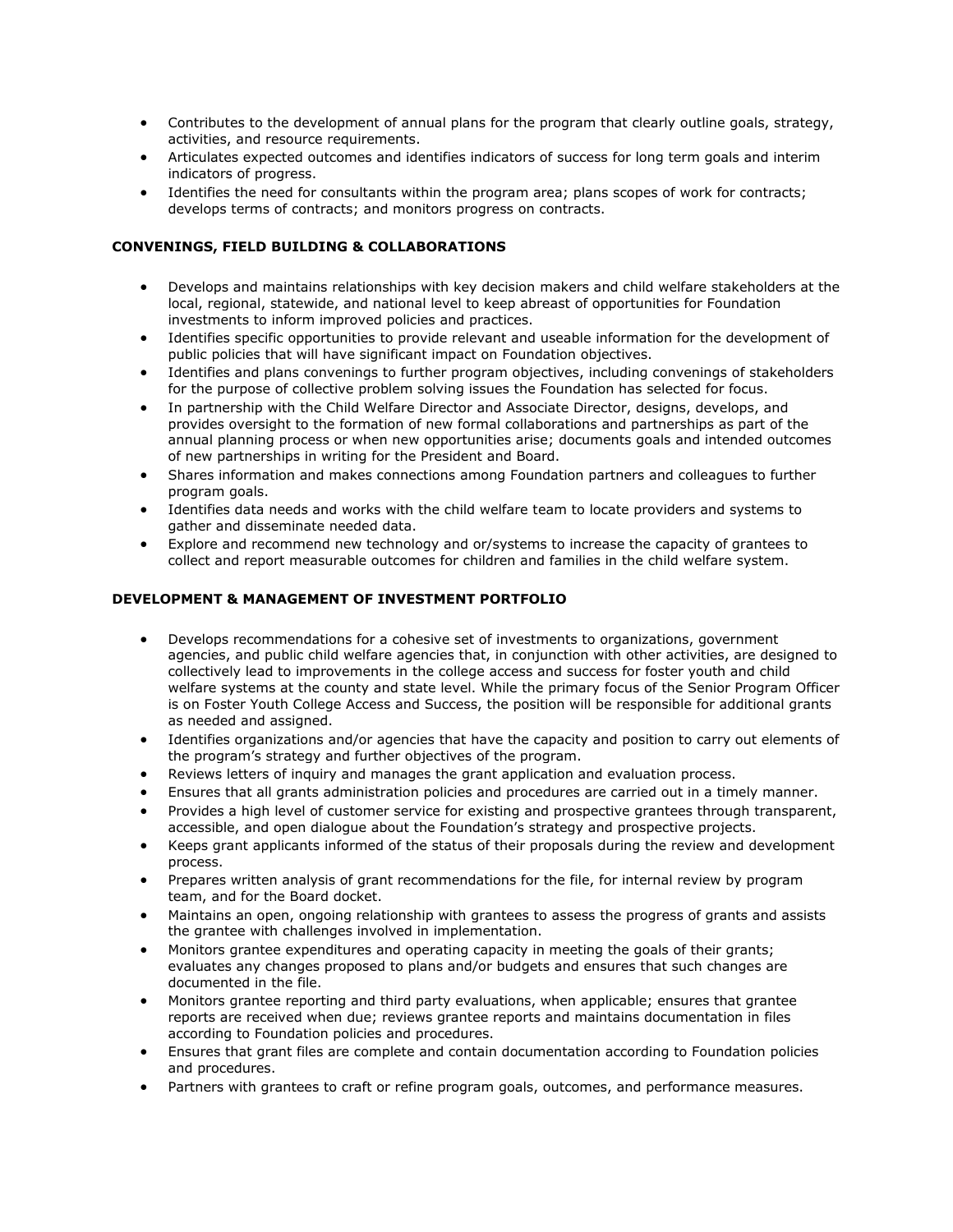# **FOSTER YOUTH COLLEGE ACCESS AND SUCCESS INITIATIVE MANAGEMENT**

- Contributes to the planning, direction, problem solving, and support of the College Pathways Initiative within the Child Welfare program.
- Coordinates covenings and meetings of initiative partners.
- Identifies challenges and opportunities in assigned initiatives, and contributes to the creation of proactive solutions to identified challenges.
- Provides ongoing updates and reports on the College Pathways Initiative and related grants to the Program Director, Child Welfare for program and budget planning.
- Prepares progress reports and provide analysis of collaborations and initiatives.
- Participates in the development of new collaborations with external funding partners.
- Maintains strong collaborative relationships with current funding partners.
- Assists in the identification of grants ready for replication, deeper investment, or prepared for advocacy for reallocation of public resources.
- Supervises initiative project managers; clearly communicates expectations.
- Provides ongoing feedback about annual initiative work plans, and prepares timely written job performance appraisals for any internal initiative project managers in accordance with Foundation procedures.
- Ensures that College Access and Success grantmaking in Washington complements and leverages the College Pathways Initiative in California.
- Collaborates closely with the Associate Director of Child Welfare and the Education Equals Partnership to leverage opportunities and maximize collective impact.

# **EVALUATION OF IMPACT & USE OF RESOURCES**

- Supports the development of program impact measures and the periodic assessment, implementation, continuous development, and analysis of progress toward the goals and outcomes of the Foundation's strategy.
- Completes periodic assessment of progress toward program objectives and manages third party evaluations.
- Identifies lessons learned from evaluation findings and formulates recommendations based on findings to increase program impact.
- Identifies opportunities to disseminate lessons for greater program impact and incorporates lessons into future program development.
- Prepares closing reports to document results and accomplishments.
- Prepares grant cluster reviews in conjunction with the Child Welfare Director.

# **KNOWLEDGE MANAGEMENT & COMMUNICATIONS**

- Contributes to the program's knowledge management system to document, preserve and catalogue knowledge of staff, reports produced with invested funds, evaluations of Foundation projects and initiatives, and other reports created by program staff to inform the Foundation's future program work and for external audiences.
- Identifies opportunities to advance program goals through the use of strategic communications and works with communications committee and/or consultants to develop implementation plans.
- Incorporates planning for strategic communications into ongoing program plans.
- Contributes to the preparation of communications materials and supports implementation of the Foundation's communication plan.
- Identifies content for the website and ensures that the Child Welfare program's website content is kept up to date.
- Ensures that the knowledge of the program area is documented, preserved and catalogued systematically to inform the Foundation's future program work and is used to further the strategic goals of the program.
- Upon request, represents the Foundation at convenings, forums and conferences to communicate the Foundation's strategy and program objectives.